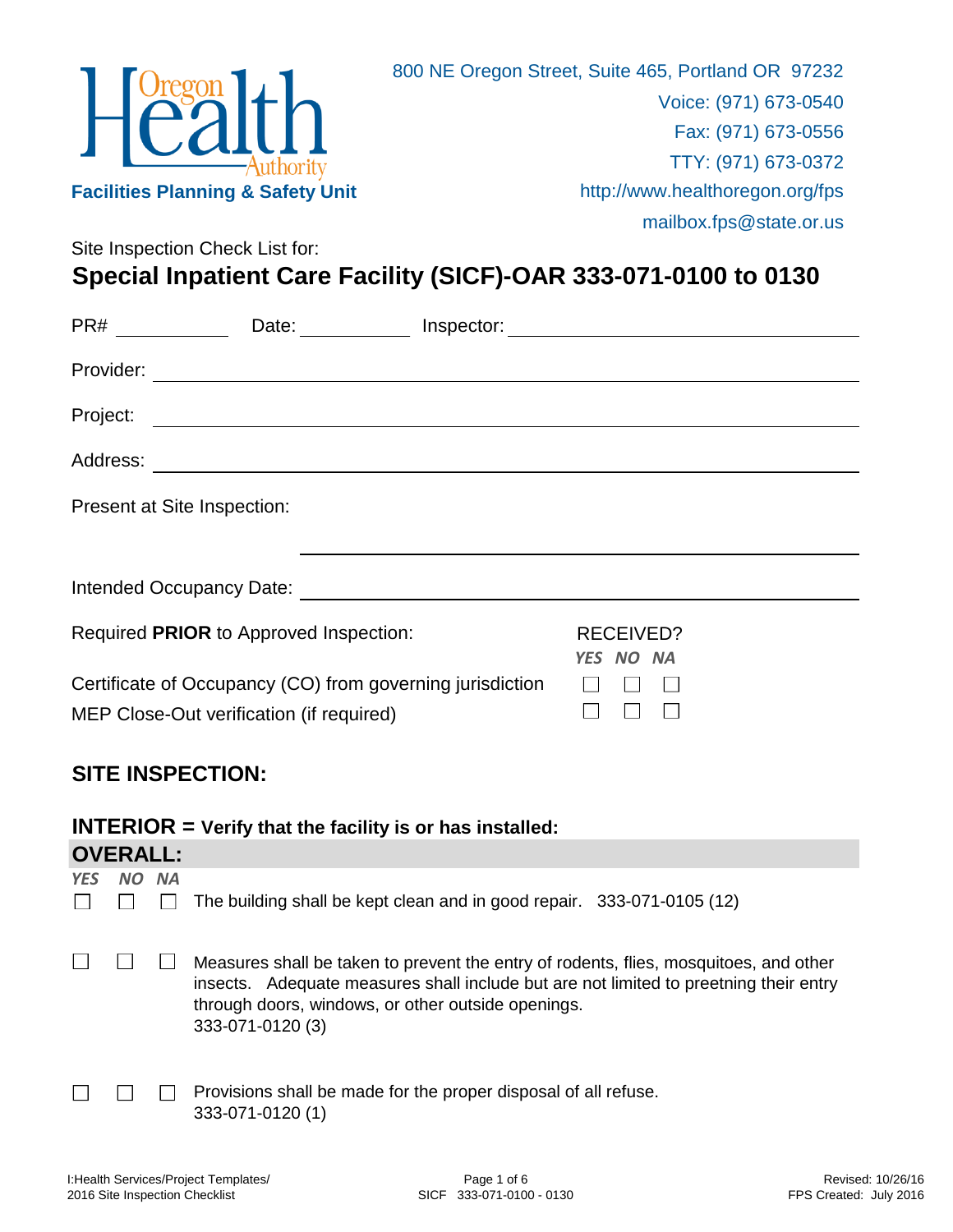|  |                        | All garbage and refuse shall be stored and disposed of in a manner that will not create<br>a nuisance or a public helath hazard and by method approved by the local health<br>333-071-0120 (2)<br>officer.                                                                                                                                                         |
|--|------------------------|--------------------------------------------------------------------------------------------------------------------------------------------------------------------------------------------------------------------------------------------------------------------------------------------------------------------------------------------------------------------|
|  |                        | Rehabilitation centers must provide handicap accessibility for the patient's activities of<br>daily living. 333-071-0105 (13)                                                                                                                                                                                                                                      |
|  |                        | Degree of security required shall be as determined by the program, but operation of<br>such shall be restricted to inhibit possible tendency for escape, suicide, and to limit<br>potential for self-inflicted injury.<br>333-071-0105 (9)                                                                                                                         |
|  |                        | Where glass fragments may create a hazard, safety glazing and/or appropriate<br>333-071-0105 (10)<br>security measures are recommended.                                                                                                                                                                                                                            |
|  | $\Box$<br>$\mathsf{L}$ | Each facility is required to have: 333-071-0105 (11) (a)(b)(c)(d)(e)(f)(g)(h)<br>An administrative center or nurses station<br>Storage for administrative supplies<br>Charting facilities for nurses & doctors<br>Toilet room for staff<br><b>Janitor Closet</b><br>Equipment Room (May be combined with clean supply room if space allows for both<br>functions.) |
|  |                        | A hand washing facility shall be available in or in a reasonable proximity to each toilet<br>room and in close proximity to the administrative center or nurses station.<br>333-071-<br>0130(2)                                                                                                                                                                    |
|  |                        | Telephone communication to summon help in case of fire or other emergency shall be<br>333-071-0125 (1)<br>available.                                                                                                                                                                                                                                               |
|  |                        | The walls and floors shall be of a durable and cleanable composition necessary to<br>maintain a sanitary envirnoment appropriate to the use of the area.<br>333-071-0120 (4)                                                                                                                                                                                       |

# **COMMON AREAS EXAMINATION ROOM(s):**

*YES NO NA*

 $\Box$  $\Box$  $\Box$  A room shall be available for examination and treatment of patients. May be omitted if the unit is connected to or a part of a general hospital. 333-071-0105 (4)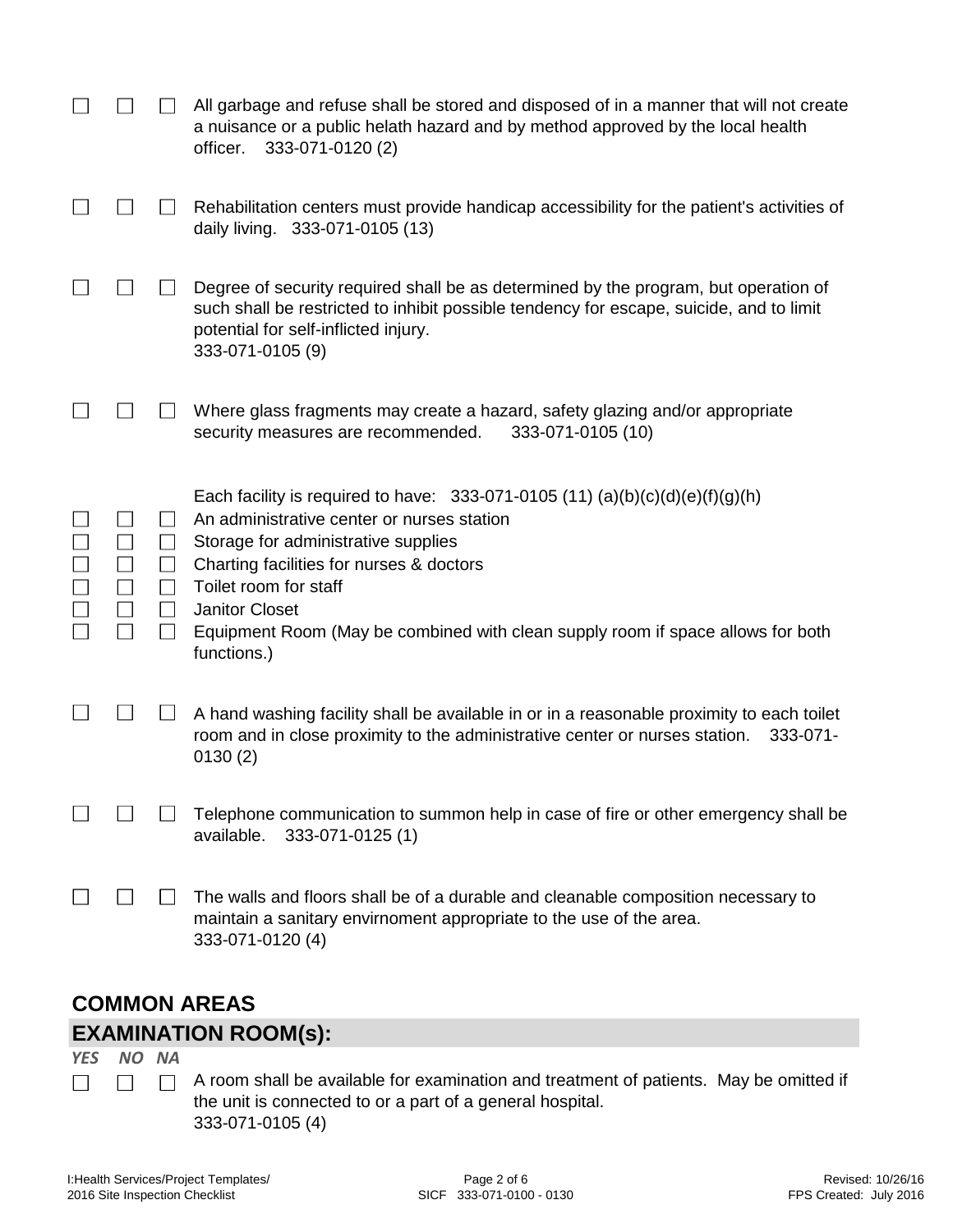### **DETOXIFICATION ROOM(s):**

| <b>YES</b> | <b>NA</b> |                                                                                                                                                      |
|------------|-----------|------------------------------------------------------------------------------------------------------------------------------------------------------|
|            |           | A minimum of one detoxification room is needed in facilities for the treatment of<br>alcoholism and drug abuse. 333-071-0105 (8)<br>Room to include: |
|            |           | Located to allow direct observation by nursing staff<br>Windows to be security type and can only be opened by keys or tools under staff<br>control   |
|            |           | Adjoining or closely available toilet and hand washing lavatory for detoxification<br>patients only.                                                 |

# **PHYSICAL THERAPY:**

| <b>YES</b> | NΩ | <b>NA</b> |                                                                                                                                           |
|------------|----|-----------|-------------------------------------------------------------------------------------------------------------------------------------------|
|            |    |           | If Physical Therapy Services are provided by the faciity, the following elements shall be<br>present: $333-071-0105(6)(a)(b)(c)(d)(e)(f)$ |
|            |    |           | <b>Treatment Area:</b>                                                                                                                    |
|            |    |           | It shall have space and equipment for thernotherapy, diatherny, ultrasonic and<br>hydrotherapy.                                           |
|            |    |           | Cubicle curtain around each individual treatment area                                                                                     |
|            |    |           | Hand Washing facilities (one lavatory or sink may serve more than one cubicle)                                                            |
|            |    |           | <b>Exercise Area:</b>                                                                                                                     |
|            |    |           |                                                                                                                                           |
|            |    |           | Storage for clean linen, supplies, and equipment                                                                                          |
|            |    |           | Space for equipment                                                                                                                       |
|            |    |           | Storage for soiled linen and equipment                                                                                                    |
|            |    |           | <b>Service Sink</b>                                                                                                                       |

### **OCCUPATIONAL THERAPY:**

*YES NO NA*

 $\Box$ 

 $\Box$ 

 $\Box$ 

 $\Box$ 

- Therapy areas shall include: 333-071-0105 (7)(a)(b)(c)
- Sink  $\Box$ 
	- $\Box$ Storage for supplies and equipment
	- $\Box$ Treatment area

# **CONSULTATION ROOM(s):**

*YES NO NA*  $\Box$ 

Separate consultation rooms are necessary to support the program needs of the  $\Box$ facility. Consultation may be performed in the examination/treatment room when the number of alcohol treatment beds is less that 16. 333-071-0105(5)

### **GROUP THERAPY ROOM(s):**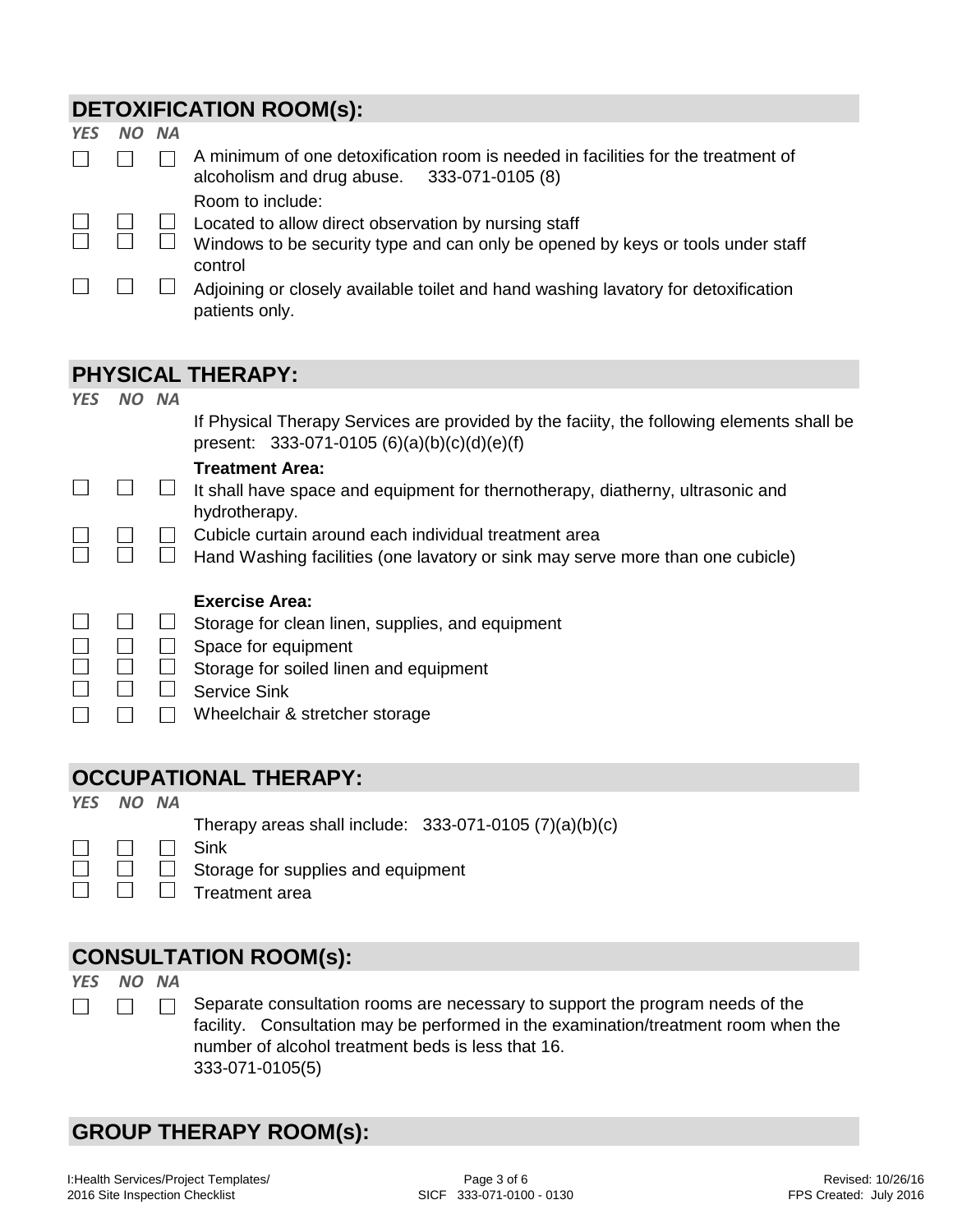#### *YES NO NA*  $\Box$

 $\Box$ 

A room or space for group therapy activities is required, if applicable.  $\Box$ 333-071-0105 (3)

|            |                   |              | <b>SOCIAL/DINING AREA:</b>                                                                                                                                                                                           |
|------------|-------------------|--------------|----------------------------------------------------------------------------------------------------------------------------------------------------------------------------------------------------------------------|
| <b>YES</b> | NO NA             |              | If social space and space for patient dining is necessary to support the program needs,<br>then it must be: 333-071-0105 (2)                                                                                         |
|            |                   |              | 30 SF per patient                                                                                                                                                                                                    |
|            | <b>RESTROOMS:</b> |              |                                                                                                                                                                                                                      |
| YES        | NO NA             | $\mathbf{I}$ | Toilet facilites shall be conveniently located to serve patients and provide for individual<br>$333-071-0130(1)(a)$<br>privacy.                                                                                      |
|            |                   |              | Partitions between fixtures shall be provided when there are multiple toilet and/or<br>bathing facilities. These partions shall be at least 6' in height and provide for privacy<br>closure.<br>333-071-0130 (4)     |
|            |                   |              | Adequate hand washing facilities must be provided for the total facility population:<br>333-071-0130 (2)<br>Must Include:                                                                                            |
|            |                   |              | Hot and cold running water                                                                                                                                                                                           |
|            |                   |              | Soap<br>Single use sanitary towels                                                                                                                                                                                   |
|            |                   |              | Bathing facilities for patients shall be provided to include at least one shower or tub for<br>each 12 beds serving patient rooms not containing bathing facilities directly adjoining<br>the room. 333-071-0130 (3) |
|            |                   |              | A separate men's and women's toilet facility shall be provided at a rate of one per eight<br>patient beds. 333-071-0130 (1)(a)                                                                                       |
|            |                   |              | Rehabilitation Centers shall make available special bathing facilities for the physically<br>disabled.<br>333-071-0130 (3)                                                                                           |
|            |                   |              | <b>Hospice Facility:</b><br>333-071-0130 (1)(b)                                                                                                                                                                      |
|            |                   |              | Each patient shall have access to a toilet room without entering the general corridor<br>area.                                                                                                                       |
|            |                   |              | One toilet room shall serve no more than 4 beds and no more than two patient rooms.                                                                                                                                  |

Toilet room shall contain: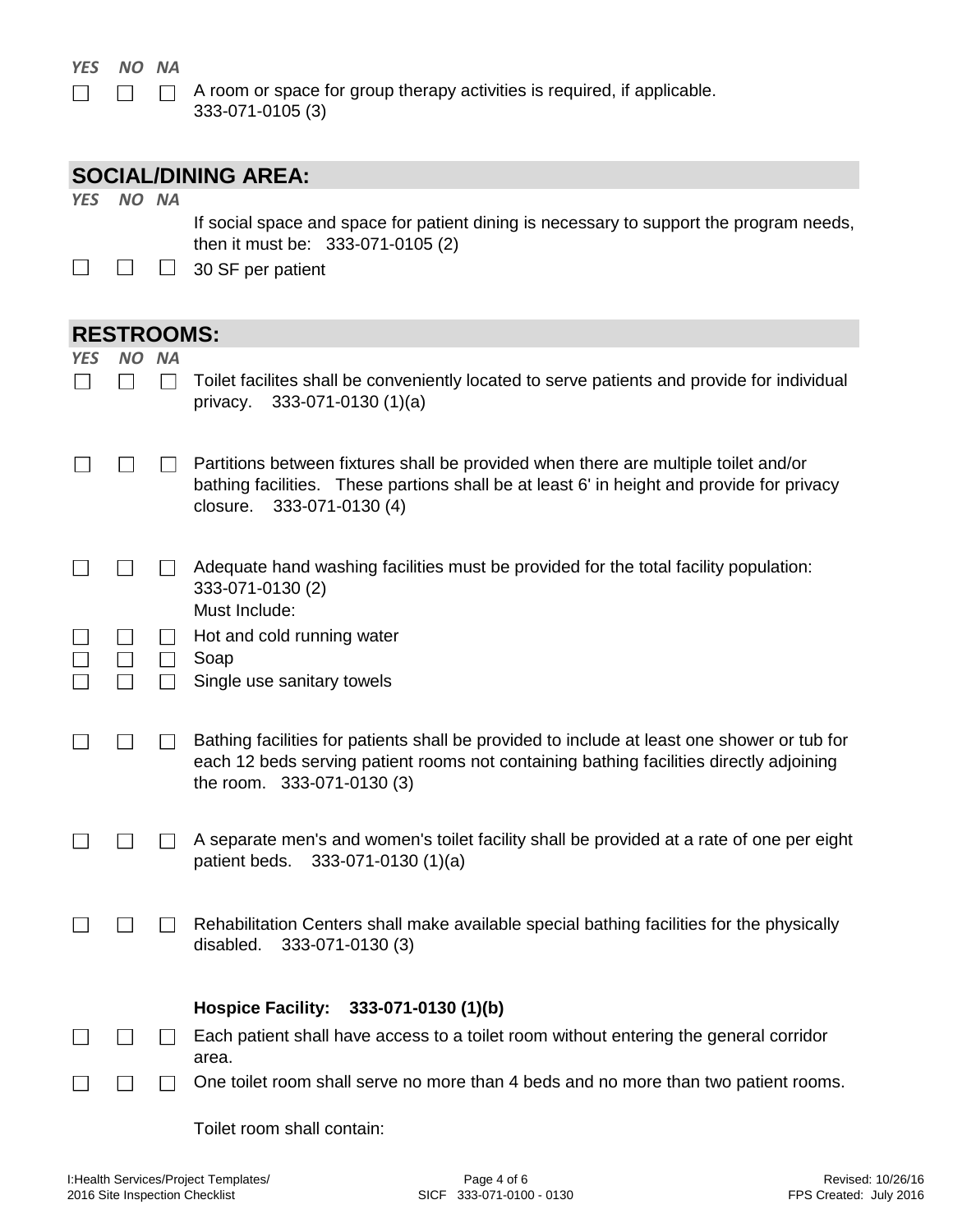|  | Toilet          |
|--|-----------------|
|  | $\Box$ Lavatory |
|  | Lavatory        |

ory may be omitted from a toilet room which serves a single bed room if the patient room contains a lavatory.

|                            | <b>LAUNDRY:</b>                                                                                 |                                                                                                                                  |                                                                                                                                                                                                                                                                                                                                                                                                                                                                                                                                                                                                                                 |  |  |
|----------------------------|-------------------------------------------------------------------------------------------------|----------------------------------------------------------------------------------------------------------------------------------|---------------------------------------------------------------------------------------------------------------------------------------------------------------------------------------------------------------------------------------------------------------------------------------------------------------------------------------------------------------------------------------------------------------------------------------------------------------------------------------------------------------------------------------------------------------------------------------------------------------------------------|--|--|
| <b>YES</b>                 | NO I                                                                                            | <b>NA</b>                                                                                                                        |                                                                                                                                                                                                                                                                                                                                                                                                                                                                                                                                                                                                                                 |  |  |
|                            |                                                                                                 |                                                                                                                                  | Provisions shall be made for the proper cleaning of linen and other washable goods.<br>333-071-0120 (1)                                                                                                                                                                                                                                                                                                                                                                                                                                                                                                                         |  |  |
| $\Box$<br>$\Box$<br>$\Box$ | $\Box$<br>$\Box$<br>$\Box$<br>$\Box$<br>$\Box$<br>$\overline{\phantom{a}}$<br>$\Box$<br>$\perp$ | $\Box$<br>$\Box$<br>$\Box$<br>$\mathcal{L}_{\mathcal{A}}$<br>$\Box$<br>$\Box$<br>$\mathcal{L}_{\mathcal{A}}$<br>$\Box$<br>$\Box$ | If linen is to be processed on the site the following shall be provided:<br>333-071-0105 (11)(i)(A)(i)(ii)(iii)(iv)(v)<br>Laundry must have:<br>Commercial type equipment<br>Equipment must be residential<br>Be able to process 7 days need<br>Hand washing facility shall be provided<br>Soiled linen receiving, holding & sorting area<br>Storage for laundry supplies<br>Clean linen inspection and mending room or area<br>Clean linen storage, issuing, and holding room or area<br>Cart sanitizing facilities and cart storage area.<br>Sanitizing facilities may be combined with those required for dietary facilities |  |  |
|                            | $\Box$<br>$\Box$<br>$\Box$<br>$\mathcal{L}$                                                     | $\Box$<br>$\Box$<br>$\mathcal{L}^{\mathcal{A}}$                                                                                  | If linen is processed off-site, the following shall be provided:<br>333-071-0105 (11)(B)(i)(ii)(iii)<br>Laundry must have:<br>Soiled linen holding room<br>Clean linen receiving, holding, inspection and storage room(s)<br>Cart sanitizing facilities and cart storage area<br>The sanitizing facilities may be combined with those required for dietary facilities.                                                                                                                                                                                                                                                          |  |  |
|                            |                                                                                                 |                                                                                                                                  | <b>RESIDENT ROOMS/UNITS:</b>                                                                                                                                                                                                                                                                                                                                                                                                                                                                                                                                                                                                    |  |  |
| <b>YES</b>                 | NO.                                                                                             | <b>NA</b>                                                                                                                        |                                                                                                                                                                                                                                                                                                                                                                                                                                                                                                                                                                                                                                 |  |  |
|                            |                                                                                                 |                                                                                                                                  | In the care of rehabilitation centers, a minimum of 80 SF of floor space per bed is<br>required in semi-private rooms and wards. 333-071-0105(1)(a)                                                                                                                                                                                                                                                                                                                                                                                                                                                                             |  |  |
|                            |                                                                                                 |                                                                                                                                  | In all other SICF, a minimum of 70 SF of floor space per bed is required in semi-private<br>333-071-0105(1)(b)<br>rooms and wards.                                                                                                                                                                                                                                                                                                                                                                                                                                                                                              |  |  |
|                            |                                                                                                 |                                                                                                                                  | 100 SF of floor space shall be provided in private rooms.<br>333-071-0105(1)(c)                                                                                                                                                                                                                                                                                                                                                                                                                                                                                                                                                 |  |  |